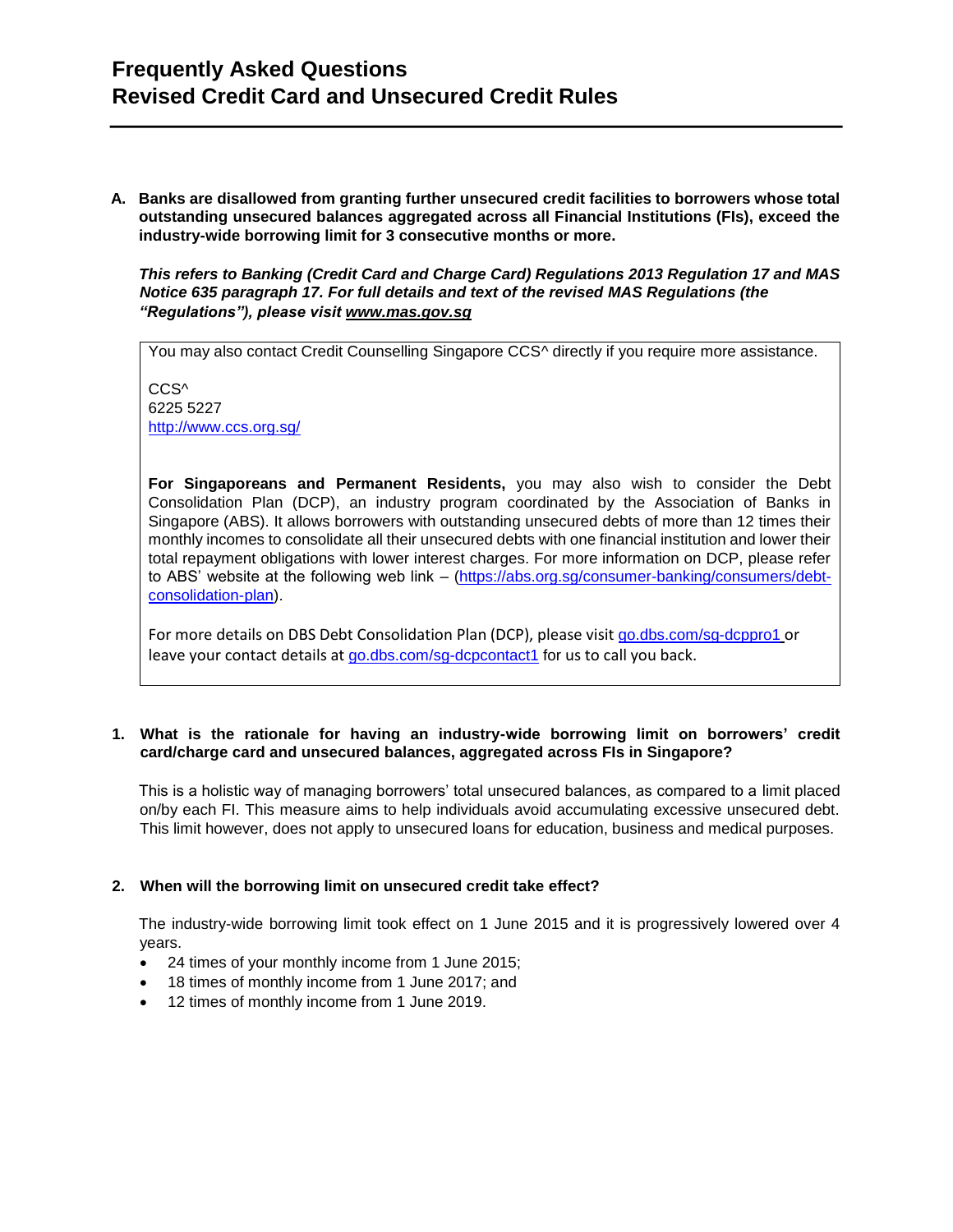#### **3. How is the borrowing limit computed?**

It is computed by taking your aggregate interest-bearing unsecured outstanding balance across all FIs, divided by monthly income.

#### **4. What is the impact on my credit facilities if my aggregate interest-bearing unsecured outstanding balances across all FIs exceeds the borrowing limit (as per the Bank's records) for 3 consecutive months?**

You will be disallowed from:

- charging new amounts to your existing credit cards/charge cards and using unsecured credit facilities issued by us;
- obtaining new credit cards/charge cards or unsecured credit facilities from us; and
- obtaining credit limit increases on existing credit cards/charge cards and unsecured credit facilities issued by us

#### **5. How are my aggregate interest-bearing unsecured outstanding balances computed for the purpose of this rule? What is interest-bearing?**

Interest-bearing unsecured balances include amounts rolled over on credit cards and outstanding balances on term loans for which interest is charged.

Amounts charged to credit cards that are fully repaid by their due dates are typically excluded since they do not attract interest. Likewise, outstanding amounts on interest-free instalments payments plans are also excluded. If interest is imposed on a particular instalment due to late payment, the instalment amount will be included. However, if no interest is imposed, the particular instalment can be excluded. Interest-bearing unsecured balances refer to amounts that attract an effective interest rate. This means that the outstanding balance on a 0% balance transfer with a processing fee will be included in the computation of total outstanding balances for this measure.

Unsecured loans for medical, business and education purposes are excluded from the computation of aggregate outstanding balances.

#### **6. How is my income determined? How can I update my income records with you?**

We will utilise your latest income records where available, to compute your monthly income using our internal computation methods. Hence, you are strongly advised to update your income records with us, to avoid unnecessary disruption to the use of your credit facilities. You can update your income with us at go.dbs.com/sg-iu.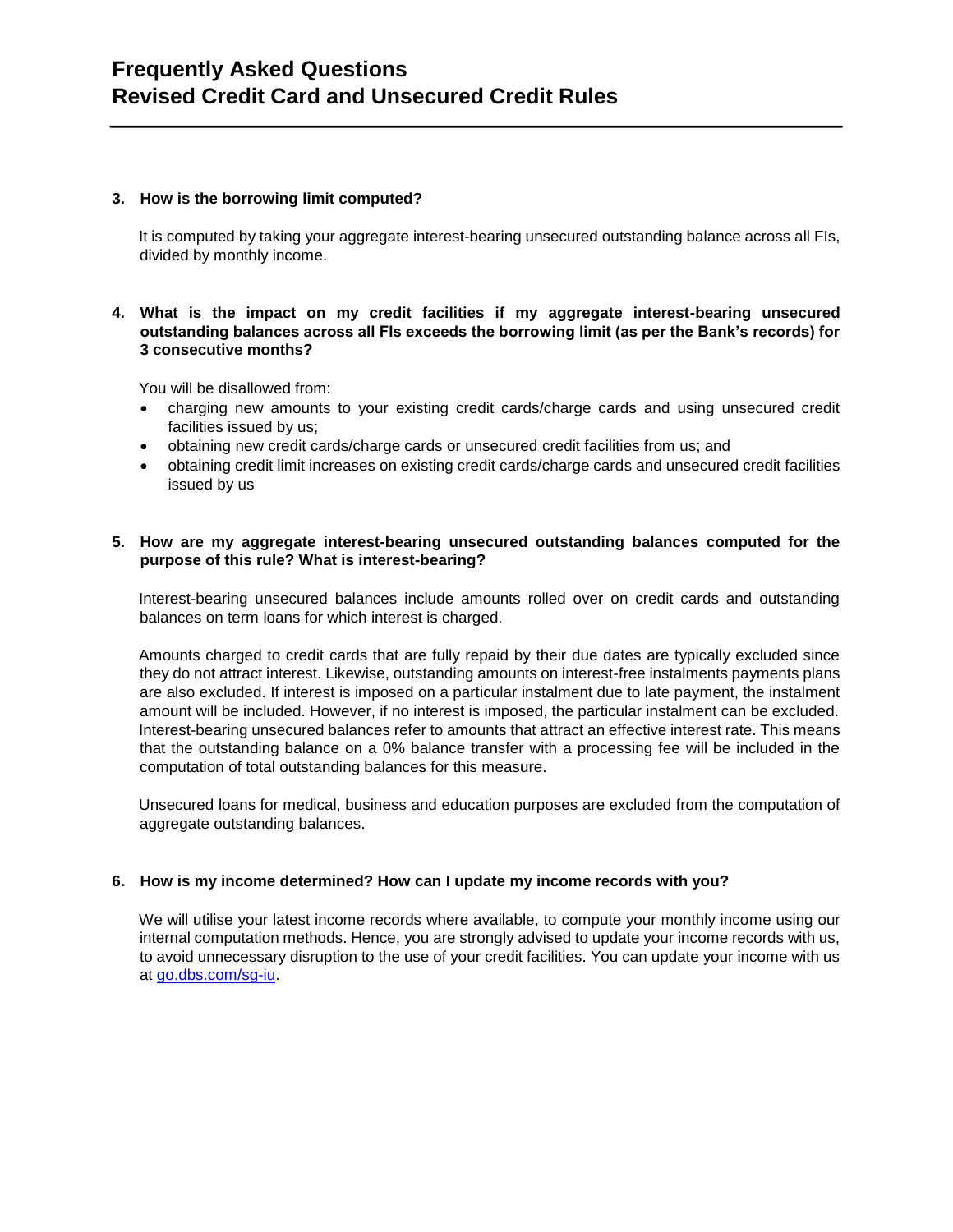#### **7. How will you determine if my aggregate interest-bearing unsecured balances has exceeded the borrowing limit for 3 consecutive months?**

We will obtain data on your aggregate interest-bearing unsecured balances from the credit bureaus to determine if such balances have exceeded the borrowing limit for 3 consecutive months.

#### **8. What is the purpose of the 3-month period?**

The 3-month period allows sufficient advance warning for borrowers, such as those who travel frequently or may have inadvertently omitted to pay their bills. The 3 months should allow sufficient time for borrowers to make the necessary payments before suspension of their unsecured credit facilities.

#### **9. When can the suspension of my unsecured credit facilities be lifted? How can I request for reinstatement of my unsecured credit facilities?**

A suspension can be uplifted only after reduction of your aggregate interest-bearing unsecured balances to less than the applicable borrowing limit, and after we have conducted fresh credit bureau and income checks to assess your credit- worthiness.

You will be required to submit updated income documents to us when requesting for reinstatement to facilitate this process. The lifting of your suspension is subject to our credit assessment. You can request for reinstatement of your credit facilities at go.dbs.com/sg-res.

#### **10. How much time am I given to reduce my aggregate interest-bearing outstanding balances?**

There is no specified time limit. If you would like to reinstate the use of your existing credit facilities, you would have to reduce your aggregate interest-bearing unsecured balances to below the applicable industry-wide borrowing limit. Upon doing so, you can approach us for a review of your credit situation.

While your credit facilities are suspended, you will still need to meet your payment obligations under existing terms. You may approach us or Credit Counselling Singapore (CCS) at 6225 5227 to discuss restructuring or repayment options.

#### **11. If I have already accumulated unsecured balances, will I be given more concessionary time to reduce the unsecured balances?**

If your aggregate interest-bearing unsecured balances have already exceeded 12 times your monthly income before 1 June 2015, you may be given extended concessionary timeline up to end-May 2019 to reduce your unsecured balances on a strict case-by-case basis, and subject to the bank's own credit evaluation criteria.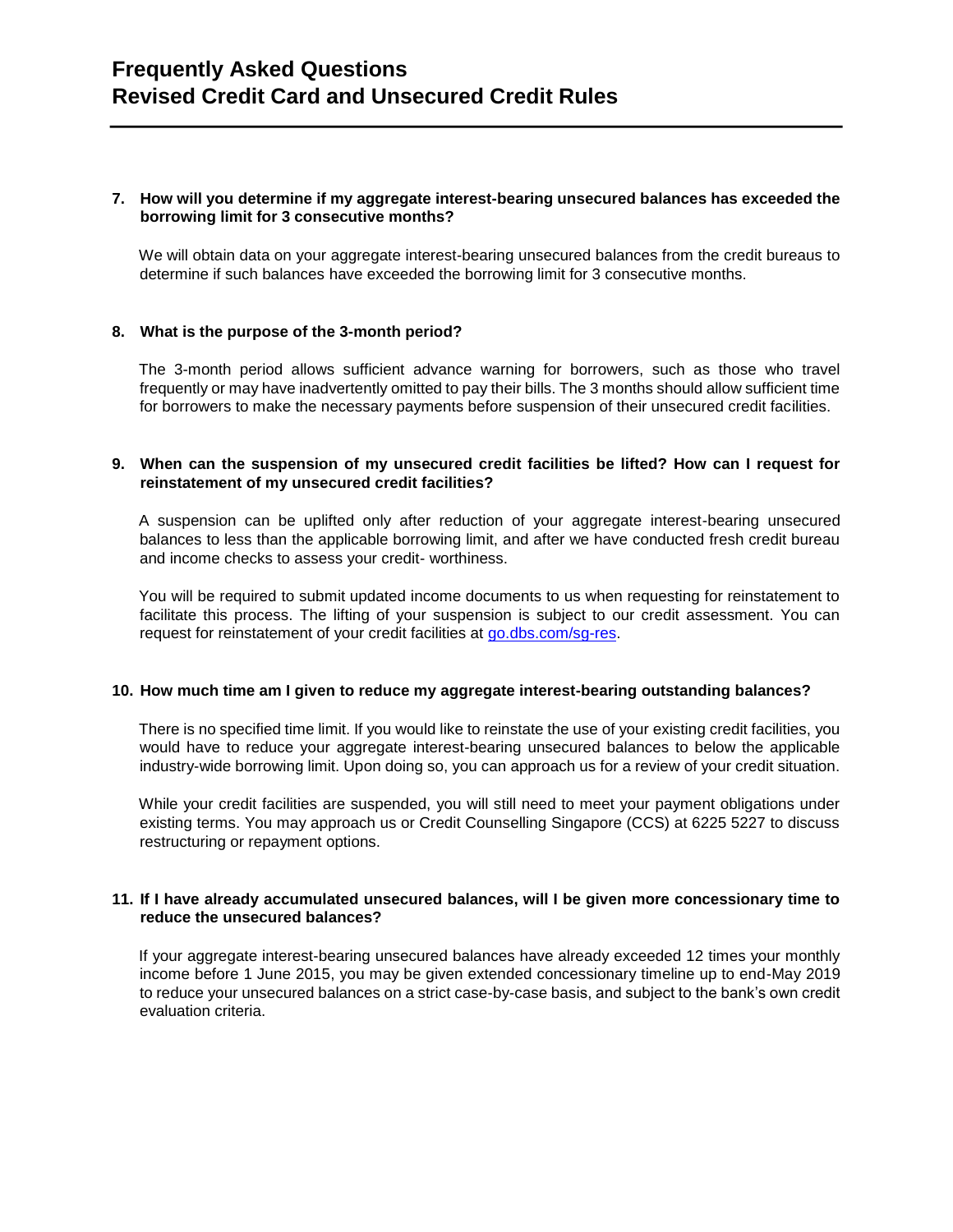#### **12. How can I determine my aggregate interest-bearing unsecured balances?**

You may refer to your credit reports for a summary of your aggregate unsecured balances (comprising both interest-bearing and non interest-bearing balances).

You can apply for a copy of your credit report (\$6.42 inclusive of GST) online via www.creditbureau.com.sg with your SingPass or apply in-person at any SingPost branches. For more information, please contact CBS at 6565 6363.

**B. Banks are disallowed from granting further unsecured credit facilities to borrowers whose unsecured outstanding balances are more than 60 days past due.** 

*This refers to Banking (Credit Card and Charge Card) Regulations 2013 Regulation 16 and MAS Notice 635 paragraph 16. For full details and text of the revised MAS Regulations (the "Regulations"), please visit [www.mas.gov.sg](http://www.mas.gov.sg/)*

**1. What is the impact on my unsecured credit facilities if my unsecured outstanding balances are more than 60 days past due?** 

You will be disallowed from:

- a) charging new amounts to your existing credit cards/charge cards and using unsecured credit facilities issued by us;
- b) obtaining new credit cards/charge cards or unsecured credit facilities from us; and
- c) obtaining credit limit increases on existing credit cards/charge cards and unsecured credit facilities issued by us

Other financial institutions would also disallow b) and c) from you.

#### **2. Why can't I use my credit card(s) and Cashline account? I have only defaulted payment on one of my Credit Card(s).**

As per industry standards, effective June 2015, you will be unable to use all their unsecured credit facilities, including credit cards, if any of your unsecured outstanding balance is 60 days past due.

#### **3. I need to use my credit facilities now, what can you do for me?**

Unfortunately, your credit facilities cannot be used. To allow use of your credit facilities in future, we strongly encourage you to make prompt and regular payments to your accounts with outstanding past due.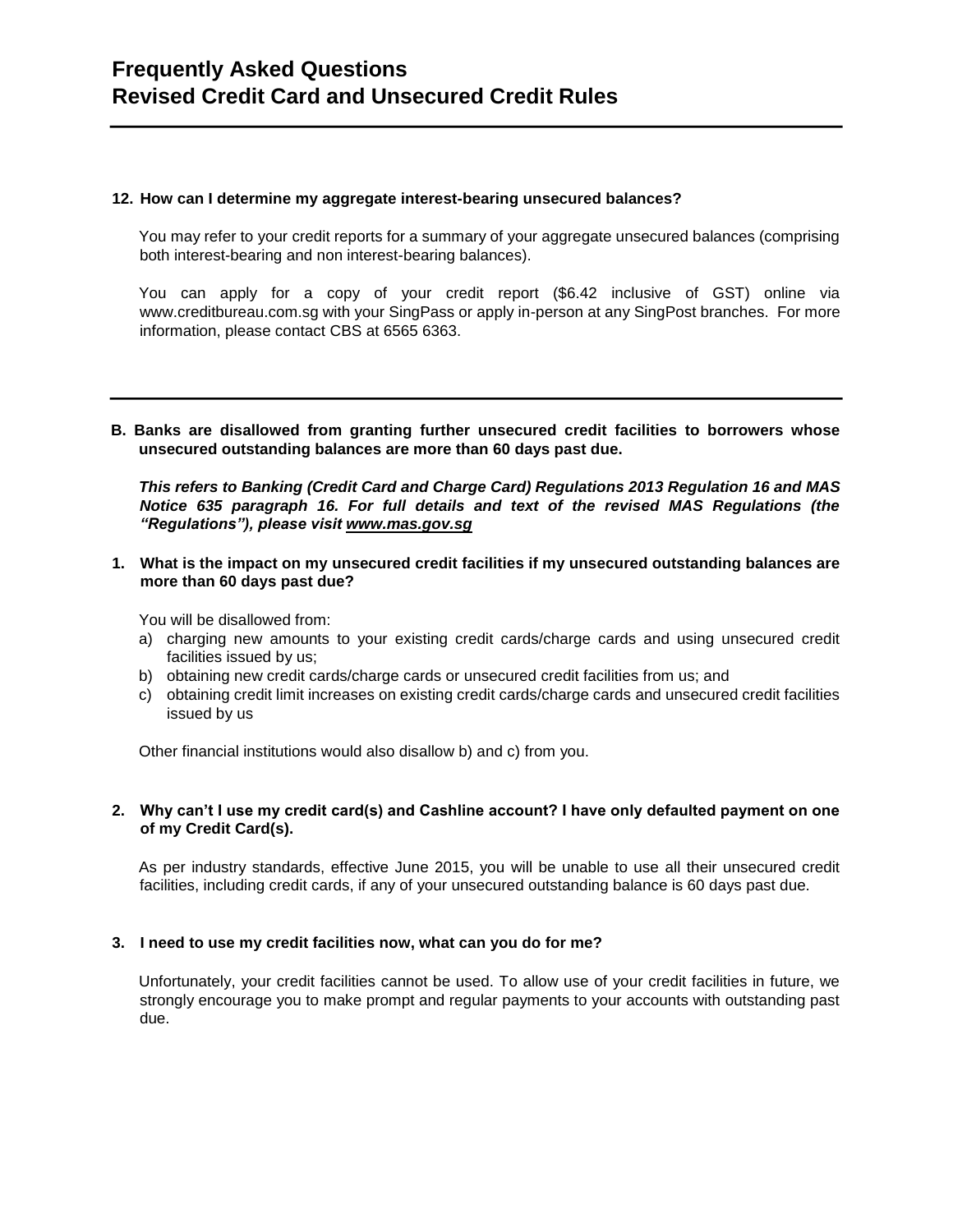#### **4. When can I reinstate the use of my credit facilities?**

We strongly encourage you to make prompt and regular payments to your outstanding accounts. The bank will review and invite you for reinstatement, where applicable based on the bank's discretion.

#### **5. If I only defaulted payment to your bank, will my other bank's facilities be affected?**

Only the financial institution, at which the payment has not been made, will suspend all your credit facilities. Your facilities with other banks are unlikely to be affected. However, other financial institutions would also disallow granting of new credit facilities or credit limit increases to you for the moment.

#### **6. How did your bank inform me of this change in regulation?**

To notify our customers,

- a) Statement Inserts were included with April and May's statements, informing on the revised MAS regulations effective June 2015.
- b) Reports on the changes were also published by the media in 2013 & 2014

Where accounts are 30 days past due,

a) Reminders were also included in statement messages

#### **7. Since my account is already suspended, can I continue to make payment via iBanking?**

Yes, you may continue to view your account details via the various self-service channels (e.g. iBanking / DBS digibank app) and continue to make payment through iBanking, DBS digibank app, ATM, AXS or at the branches.

#### **8. Will this affect my Credit Bureau Rating?**

Unfortunately, once there is deferred payment on credit cards or unsecured credit facilities, the Credit Bureau rating of the borrower will be affected. However, with prompt and regular payments, your credit bureau ratings may also be reinstated to good status.

#### **9. I have standing order and Giro deduction from other merchant, what do I do now?**

With the suspension of your credit cards and unsecured facilities, no new transactions can be charged to these accounts. If you have GIRO, Standing Instruction or Recurring arrangements with other merchants, please make alternative payment arrangements.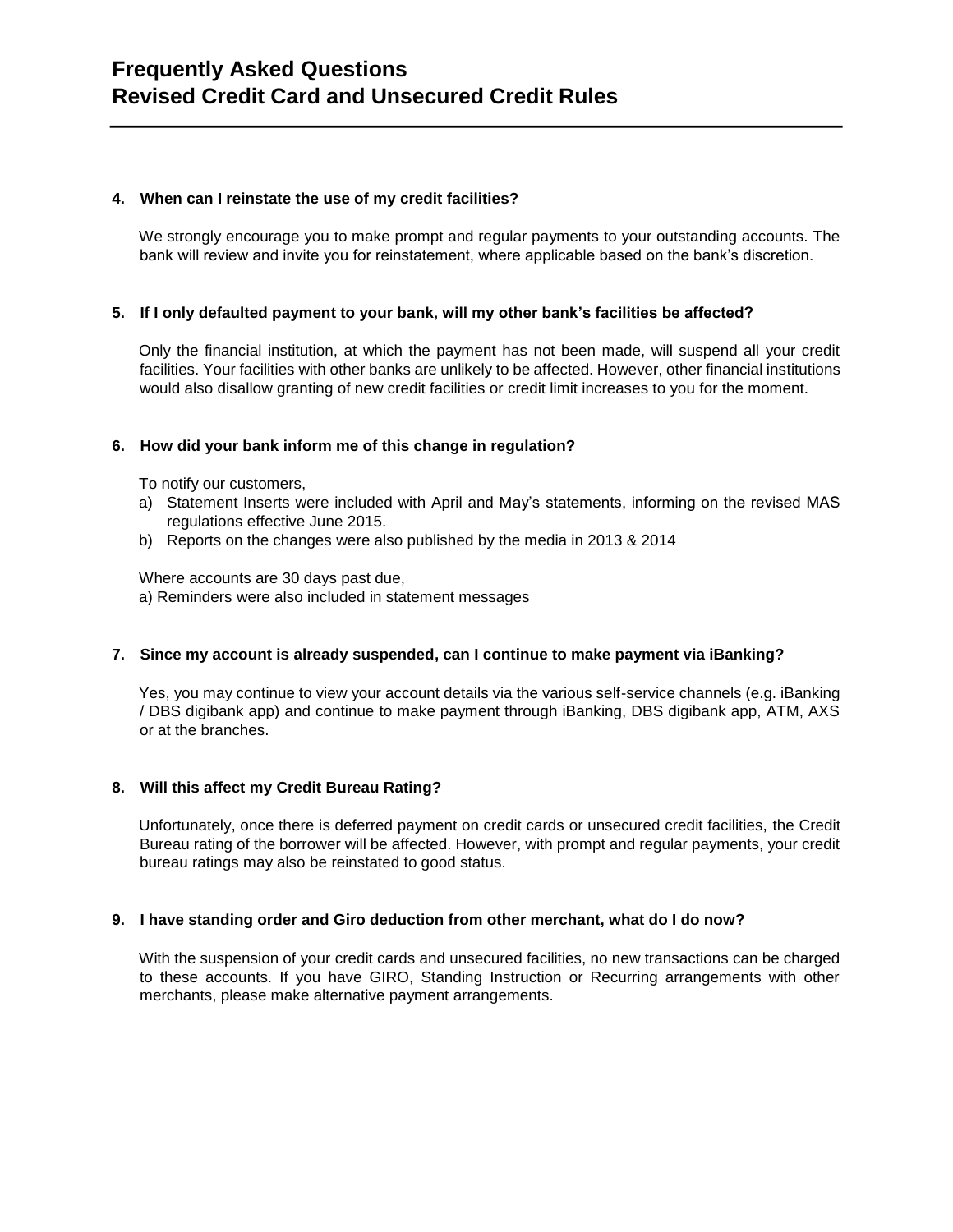#### **10. If I settle the account in full, will you be able to reinstate the account?**

To request for reinstatement of accounts, you can apply at go.dbs.com/sg-res. We seek your understanding that all requests would be subject to the Bank's review and approval.

#### **11. I have reward points/ daily \$ in my card, can I redeem it now?**

Redemptions can still proceed on your card account.

#### **12. My Credit Card is also my ATM card, what do I do now?**

You may continue to use your Credit Card to perform ATM / NETS transactions.